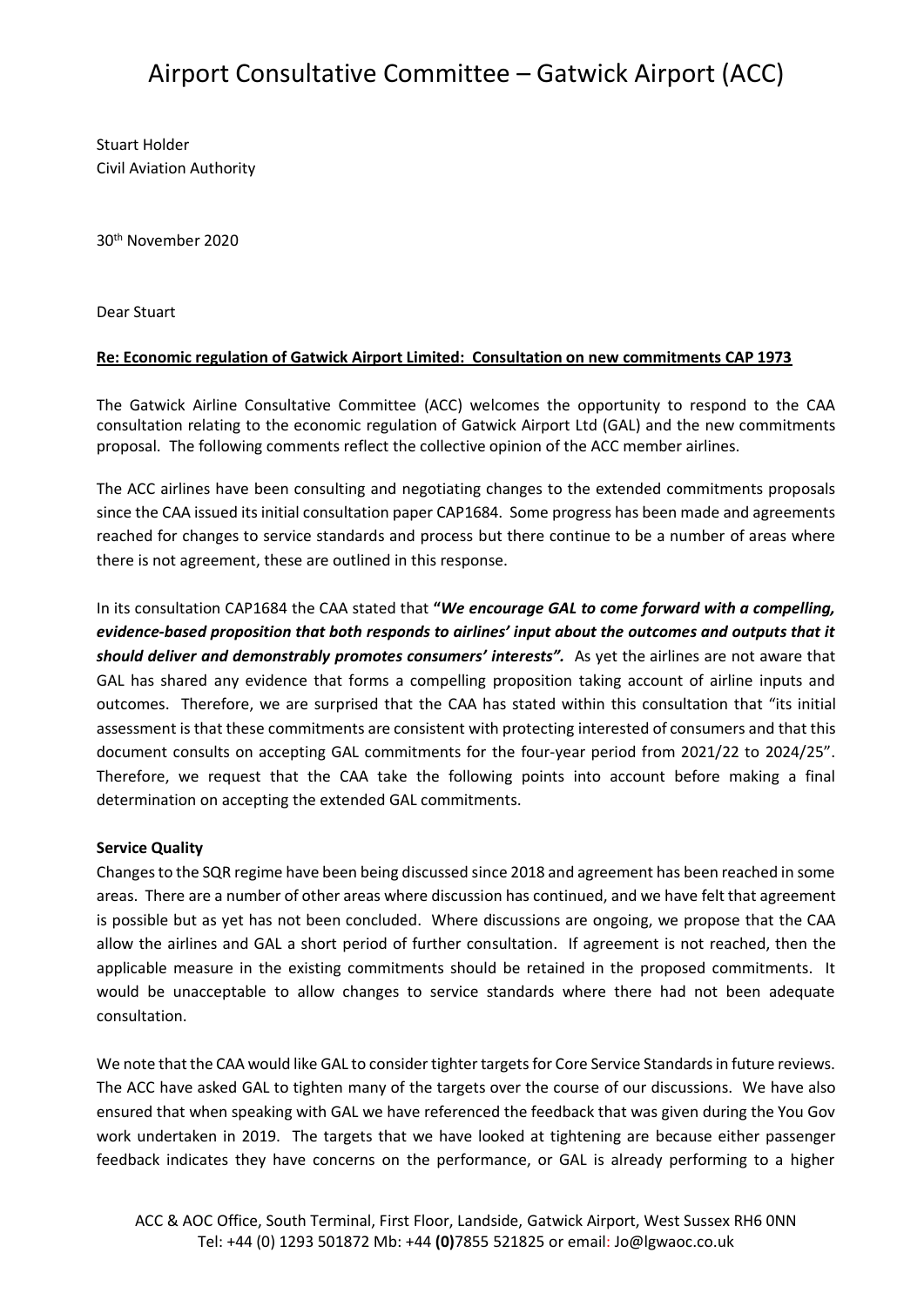standard and we wish to ensure that this performance does not reduce in the future. These are all in the passengers' interest.

We will continue with our dialogue with GAL on these areas but would welcome any CAA assistance on topics that are believed to be more easily tightened.

The service topics that the ACC consider to be priority within the CAA's consideration are:

**Staff & Passenger Security:** The current M-Flow system is coming to end of life and is unable to measure passengers who are wearing face coverings. We have been in discussion with GAL on the requirements for a replacement system but as, yet GAL have not advised of any decision. The ACC have raised our concerns with GAL that they do not currently have a plan that would provide accurate passenger measurement for the start of the commitment's period, and that GAL are deprioritising service quality measurement to delay capital spend. We request that the CAA require GAL to provide a solution for accurate measurement of queue times from the 01<sup>st</sup> April 2021.

- GAL and the ACC agree that core hours should be removed, when an updated measurement is agreed.
- The ACC propose that the measurement should be an all-person measure, if this is not technically possible then the time segment approach should be weighted to provide an accurate representation of the service received.
- We understand that the general infrastructure in the flight connections area represents challenges for automating the measurement process, but GAL is still expected to find a solution to ensure flight connections is measured in the same way as other security areas.
- The solution must be capable of measuring accurately for people wearing face coverings.
- We would like to see a clearly defined project plan with timelines for delivery.
- Measurement metrics should be the same for staff and passengers.
- In the absence of agreement to change the measurement process then GAL will need to revert to a manual process to enable measurement of passengers with face masks and current metrics should continue from the 01<sup>st</sup> April 2021.
- Due to the delay of Standard 3 security we have agreed that the metrics will be reviewed again prior to implementation of the new standards.

**Airfield Assets:** The ACC have proposed a change of measurement approach to GAL that we believe improves outcomes for users whilst allowing GAL greater freedoms in its maintenance plans. Whilst GAL has stated they believe there is merit in the ACC proposal we are not yet in a position where targets have been proposed or agreed. The ACC have requested proposals from GAL with supporting data but, as yet this has not been received. We propose that the additional time requested is used to complete this work. If agreement is not reached, then the existing service quality measures should be retained.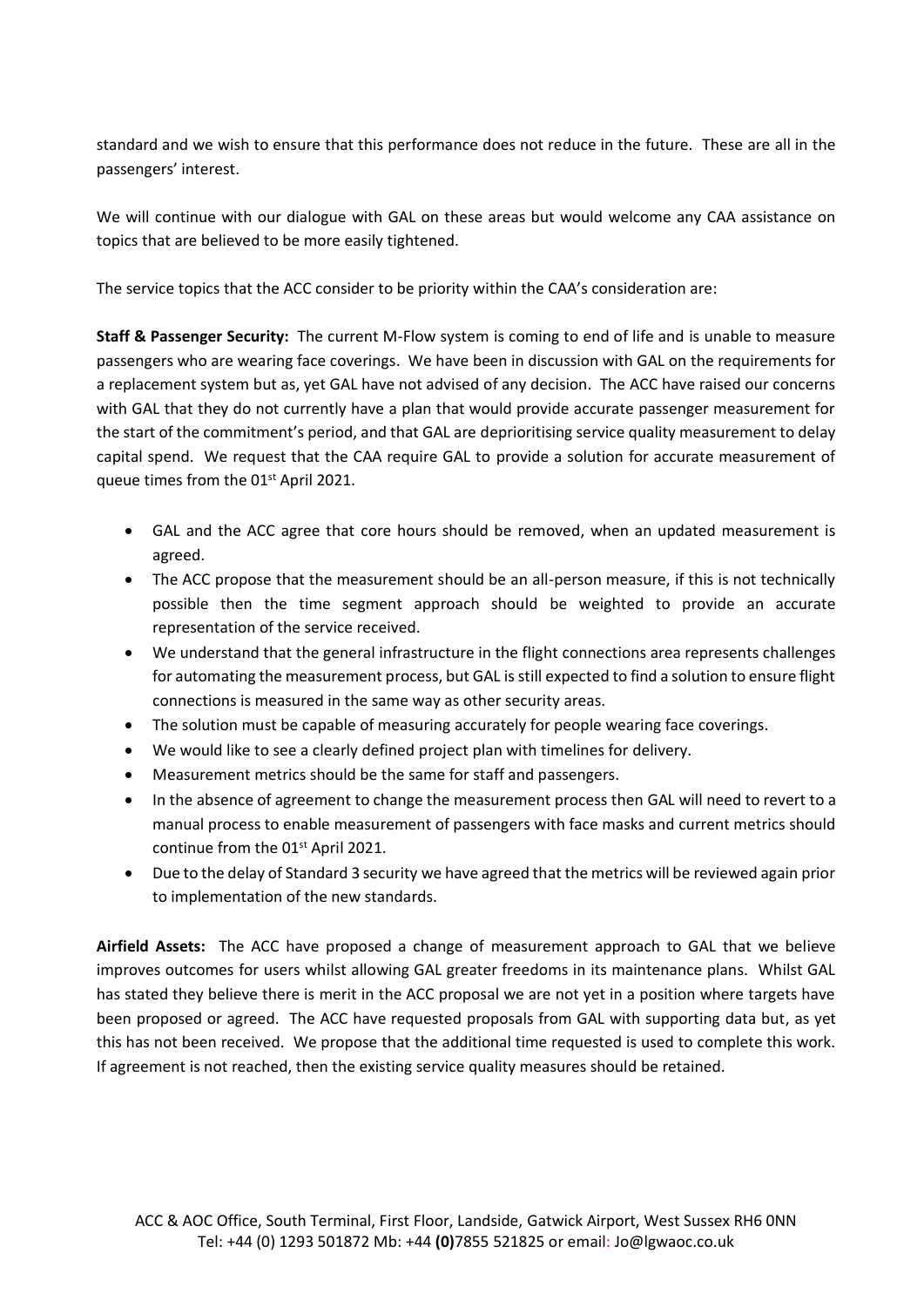**Runway Availability:** We believe the moving away from the current Airfield Congestion Term to a Runway Availability will simplify the metric and provide a more passenger focussed outcome. We agree with GAL that the metric should be based upon time of unavailability, with rebates becoming payable after 15 minutes of unavailability. The ACC are disappointed that the level of rebate available is still not representative to the impact on users of a runway availability. Further discussion is required around the interpretation of runway unavailability and how failures will be defined. For example, how it would be applied for partial availability due to shortened runway length or lighting issues.

**Inter Terminal Shuttle System:** The ACC has proposed improvements to the service quality metrics around the shuttle system as this is the primary link between the train station and the north terminal. The ACC understand that the system requires extensive maintenance, but we have not seen any evidence to support GAL's assertion that track inspections have to be undertaken in day light. Removal of this requirement would improve the passenger proposition particularly in peak Summer periods.

**QSM Measures:** An extensive piece of consumer research was commissioned and subsequently carried out by YouGov prior to the review of the QSM metrics**.** The research identified several areas where passenger feedback showed that passengers wanted an improvement in services, it is noteworthy that this YouGov research predominantly showed the airport to be "Average" or "Good" in most areas while QSM scores portray an airport that is more "Good" to "Excellent". As an example, 64% found gate rooms "average" or "poor" yet GAL consistently pass metrics associated with seating, cleanliness and wayfinding. We therefore continue to be disappointed that despite the disconnect between the YouGov survey work, current QSM scores and consequent investment in projects associated with QSM GAL have not been willing to make substantive changes to QSM metrics.

- We believe that the lack of meaningful changes to QSM metrics and measurements may misdirect capital spend by masking elements that score highly but as demonstrated by the YouGov survey may receive very different answers from consumers if approached just slightly differently.
- GAL is a large and technologically advanced business and it's disappointing that no movement has been made regarding the way that QSM is measured. We believe that GAL could be more creative in exploring new ways to gather meaningful customer feedback and views. COVID-19 has exacerbated the need to move towards different ways of measuring QSM, the CAA may be able to assist in this respect.

We believe that there should be a strengthening of the link between QSM and Capital and therefore would welcome the CAA's views on more explicit reporting of QSM impact expectations on Capital spend data sheets.

We welcome the CAA's thoughts that SQR measurements and targets should be kept under review and any changes that are beneficial within the regulatory period should be acted upon swiftly.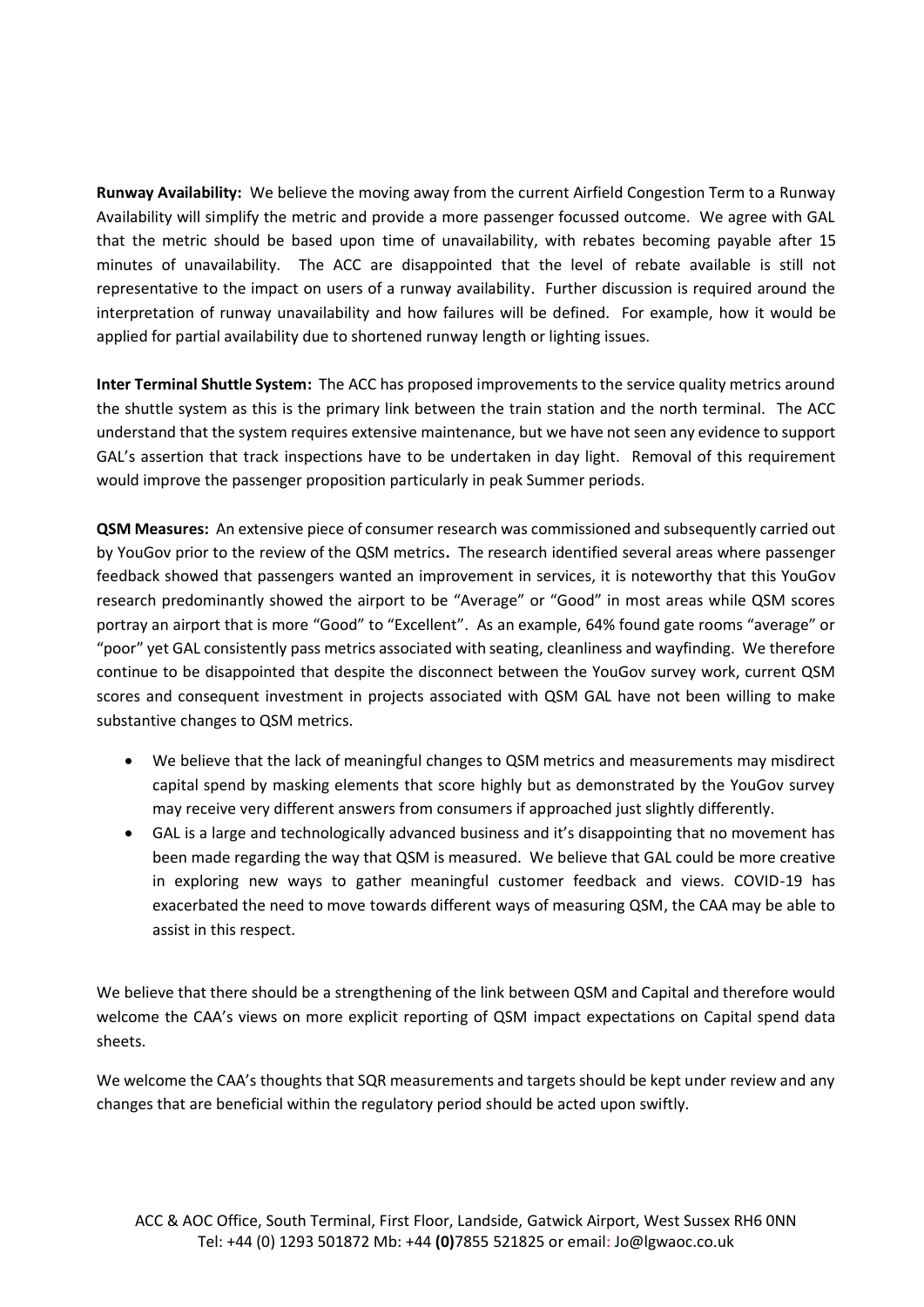#### **Capital Investment**

Whilst the impacts of the COVID-19 pandemic have resulted in the ceasing of most capital projects the ACC believe Gatwick is well placed to recover quickly in 2021. Lack of investment in airfield assets and passenger facilities has been a theme of airlines feedback to the CAA in the current commitments period and the current drop in passenger volumes should not be allowed to delay investment any longer than is absolutely necessary.

The CAA consultation document states that it would assess GAL's spend over a period of 6 years from 2019/20 – 2024/25, however the commitment period is a 4-year period, and this should therefore be based on the 4-year period, and not the 6 years.

Before the current pandemic, we had agreed a new consultation framework with GAL that included all projects over £1M being subject to dialogue with the airlines and relevant documentation for projects will need to be signed off by both GAL and the ACC. We also agreed that we would review all emerging projects and before the Capital Investment consultation we would collectively agree which projects should be prioritised. The ACC have not yet seen sufficient evidence that GAL are committed to enacting this framework and therefore we request that the CAA makes capital consultation part of the review process during the commitments period.

#### **Price**

To date GAL has not provided any evidence to support why its proposal of RPI+0% (Gross ) and the removal of Net yield commitments is in line with the CAA request for "*GAL to come forward with a compelling, evidence-based proposition that both responds to airlines' input about the outcomes and outputs that it should deliver and demonstrably promotes consumers' interests".* For this reason, we ask the CAA to explain why it believes it is in consumers interests to accept the GAL proposal. If the CAA has analysis to support its conclusion, we would ask this to be shared with the airline community ahead of supporting the GAL proposal.

The ACC airlines are also deeply concerned by the removal of a net price commitment from GAL as they see this as an opportunity for GAL to increase its revenues through reductions in achievable discounts for airlines. The CAA proposal to monitor discount levels throughout the period is an inadequate remedy as it provides no protection for consumers and only forms part of a discussion at the next consultation period. We request that the CAA provide a net fair price path for the period in the same way it did for the original commitments. We also request that the CAA include pricing and revenues as part of a mid-term review.

The ACC are also concerned that the current price calculation process allows GAL to include the cost of rebates payable to airlines for remote services etc into the user charges. In future the calculation should be amended in order that any over or under recovery by the airport be rolled into the next years charge. This ensures that neither the airport or airlines benefits from any differences between forecast and actual levels of rebates.